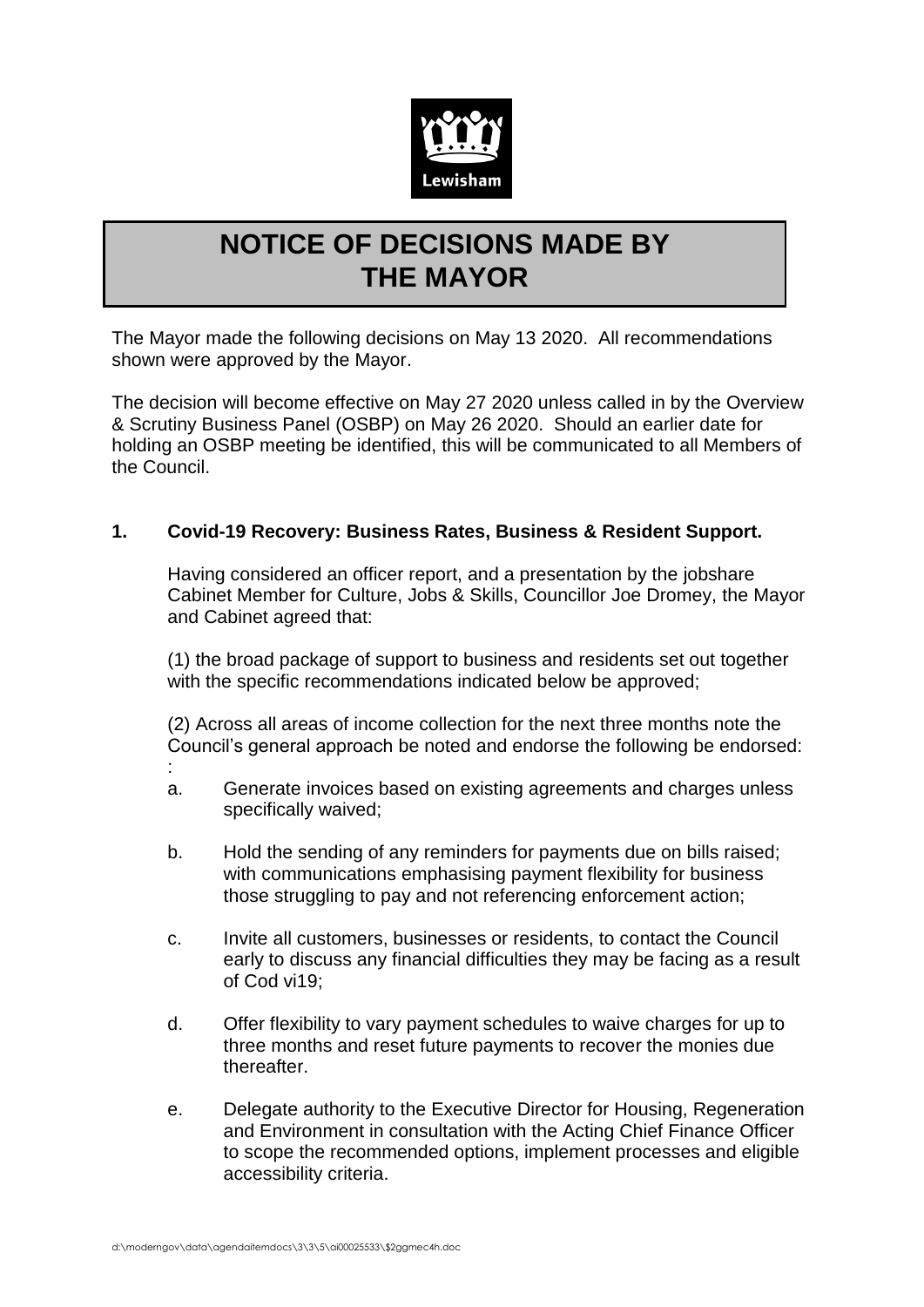(3) the Executive Director for Housing, Regeneration and Environment in consultation with the Acting Chief Finance Officer be authorised to introduce temporary top-up to emergency loans to support families with unexpected Covid-19 bereavement costs, to bridge the circa 7 week delay in obtaining the £1,000 DWP 'funeral expenses payment'; this is subject to the outcome of the current all Borough's representation to DWP to reduce delays in processing applications.

(4) the Executive Director for Housing, Regeneration and Environment in consultation with the Acting Chief Finance Officer be authorised to implement the following proposals as part of a comprehensive package of support to help protect Lewisham business and jobs:

(5) For Council commercial tenants - if requested by the tenant and having checked on a case by case basis that they have availed themselves of other available government support, to:

a. At least defer all commercial rents due up to a 3-month period essentially terms would be agreed to recover the rent over a longer period.

b. Allow flexibility for officers to discount or forego commercial rents due for small and medium-sized enterprises (SMEs with fewer than 250 employees, and a turnover of less than £50 million) who have not received business rates relief or grants, voluntary groups and charities – initially - up to a 3-month period,

c. Consider in June on whether to defer or forego rent for a further quarter for businesses that - still remain vulnerable to imminent closure.

At an estimated cost to the Council from loss of income of up to £800k.

(6) For commercial waste customers - where appropriate for those not trading (e.g. excluding supermarkets), agree an initial three-month free-period on annual waste collection charges from the 1 April 2020; and if requested, defer payments for 3-months for SMEs who are still trading (e.g. shops) at an expected cost to the Council from loss of income of up to £500k.

(7) For Licenced premises - provide leniency on when the statutory premises licencing fee is paid, not to suspend premises for non-payment of license fees, not to chase on non-payment – but continue to invoice premises for their annual fees as normal. Council will provide a 3 month grace period after the Covid-19 lockdown regulations cease before chasing payments and suspending premises.

(8) For Commercial tenants paying service charges - If requested, defer charges due from Forest Hill Business Centre and Bow Arts Trust for up to a 3-month period, with consideration in June for a further quarter deferral essentially terms would be agreed to recover the full service charge over a later or longer period.